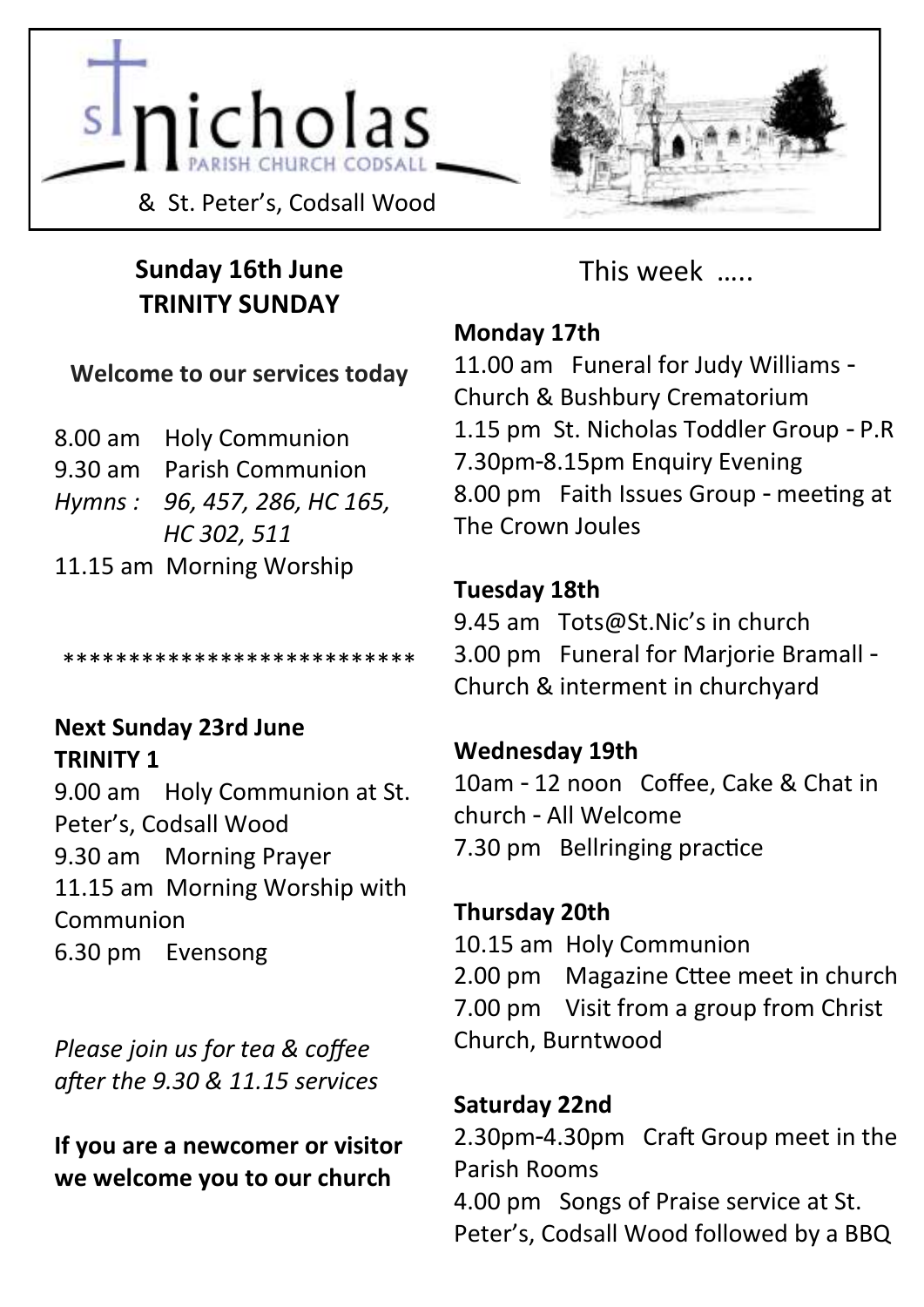*Daily Prayer is at 9am Monday-Thursday in church for 20 minutes - all welcome.*

## *The community bus Every*

week we offer lifts to our 9.30 service on the community bus.



The driver on **23rd June** will be **Stephen Bryan - 07930 326017.** If you don't usually go on the bus but would like a lift please call the driver on duty.

### *Faith Issues*

The group continues to meet at the Crown Joules on Monday evenings from 8pm - 9.30pm looking at the coming week's Gospel reading and issues of the day. All are welcome to the meetings.

## *Tots@St.Nic's*

Is our activity for pre-school children with songs, a story

and things to do on Tuesday from 9.45am in church. All pre-schoolers from 0+ and carers welcome.

## *Services*

We had a vote at the PCC last Tuesday and the PCC voted to return to the original patterns of worship.

# *Coffee, Cake & Chat*

Is on Wednesday, 10am - 12 noon in church. Do come and join us for tea/

coffee/cake/ scones etc, you will be made very welcome.



# *Songs of Praise service at St. Peter's, Codsall Wood next Saturday followed by BBQ*

The Songs of Praise service starts at 4.00 pm and all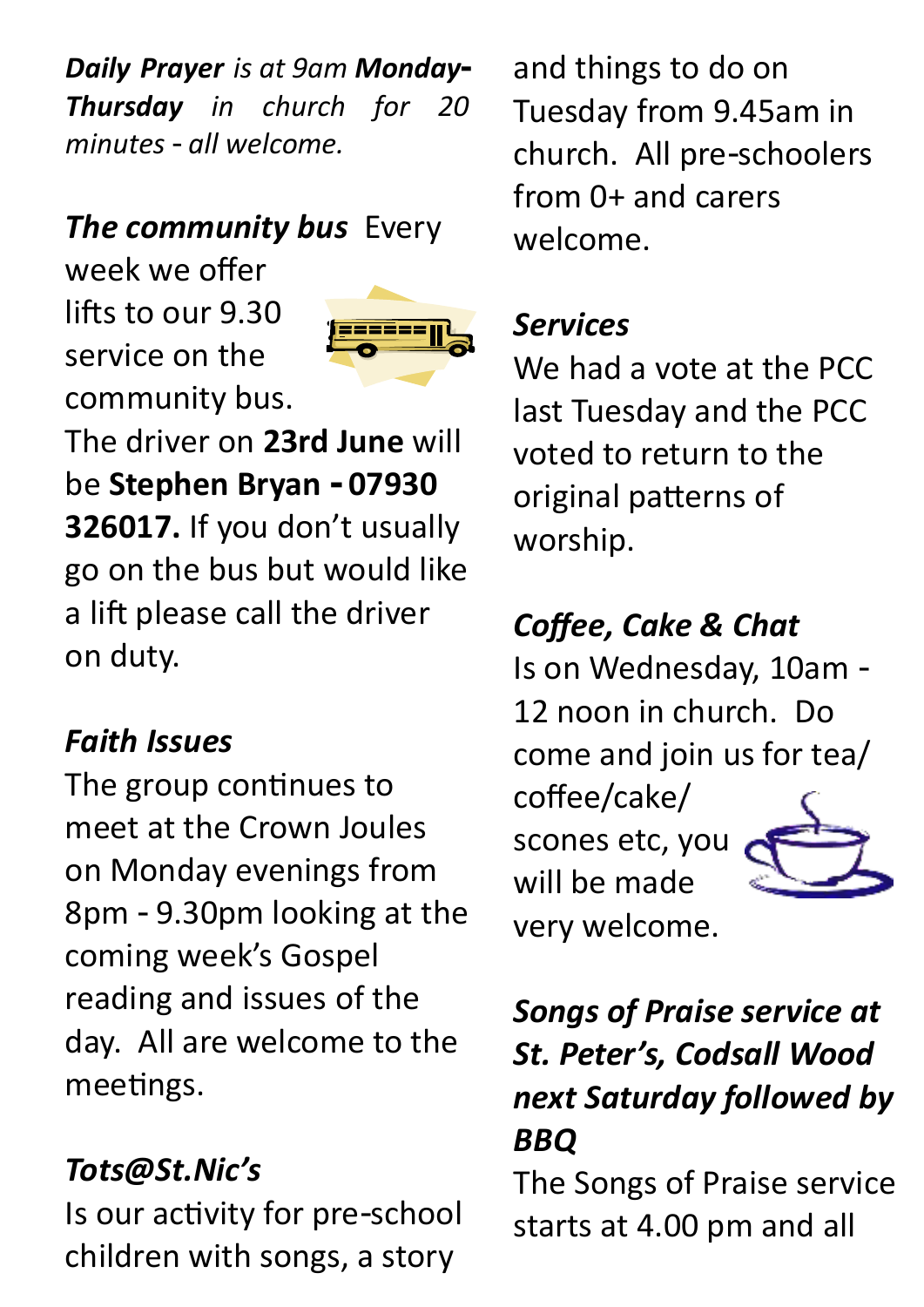are very welcome. There are leaflets on the table giving details of the BBQ after the service,

if you are interested in going please contact Tim West **today** - **842526 or 07786 275991.**

## *DEMENTIA FRIENDLY CHURCH*

We have the South Stoke and Staffordshire Dementia Friendly Church Enabler, Michael Bridgewater coming to speak to us on the 30th June [which is our 5th Sunday] at the 10.15 am service.

Please note that there will be an 8.00 am Holy Communion on Sunday 30th June.

*HOPE INTO ACTION*

Members of our church have been involved for some time in the organisation which supports the homeless and refugees so they will be coming to speak to us about their ministry at the 9.30 & 11.15 services on Sunday July 7th.

### *Ride & Stride - Staffs Historic Church Trust*  **A date for your diaries - 14th September**

On Saturday 14th September Staffordshire Churches & Chapels are open between 10am to 6pm. You are invited to visit as many Churches as



you choose and raise funds to repair and maintain them.

All the money you raise will be shared between Staffordshire Historic Churches Trust and St. Nicholas. Further information will be available nearer the time.